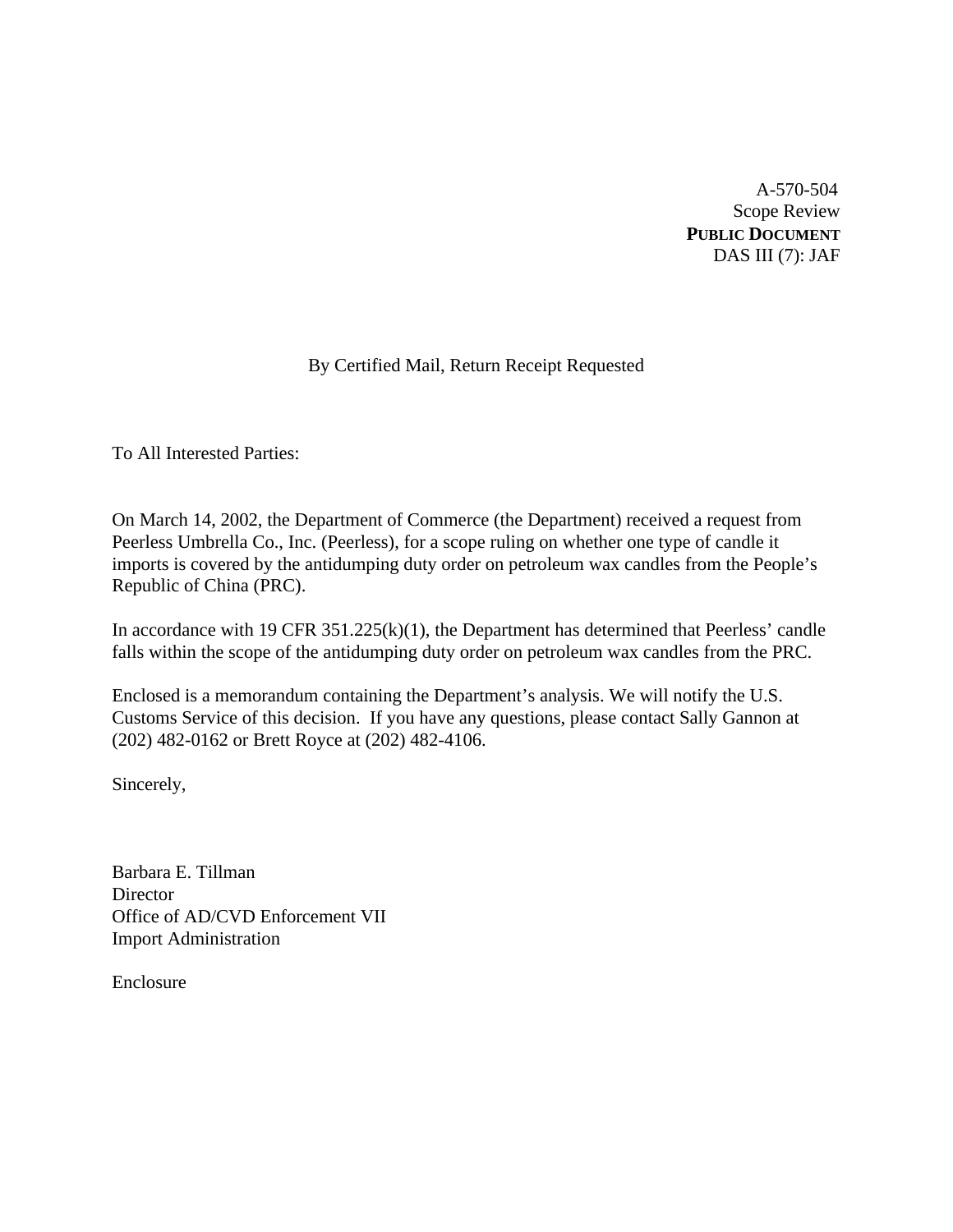A-570-504 Scope Review **PUBLIC DOCUMENT** DAS III (7): JAF

| <b>MEMORANDUM FOR:</b> | Joseph A. Spetrini<br><b>Deputy Assistant Secretary</b><br>Enforcement Group III                                                                       |
|------------------------|--------------------------------------------------------------------------------------------------------------------------------------------------------|
| FROM:                  | Barbara E. Tillman<br>Director<br>Office of AD/CVD Enforcement VII                                                                                     |
| <b>SUBJECT:</b>        | Final Scope Ruling: Antidumping Duty Order on Petroleum Wax<br>Candles From the People's Republic of China (A-570-504);<br>Peerless Umbrella Co., Inc. |

### **Summary**

On March 14, 2002, the Department of Commerce (the Department) received a request from Peerless Umbrella Co., Inc. (Peerless), for a scope ruling on one candle (a "five-pointed" 3.50 inch high star-shaped candle) to determine if it is covered by the antidumping duty order on petroleum wax candles from the People's Republic of China (PRC) (the Order). Petroleum Wax Candles from the PRC: Final Determination of Sales at Less Than Fair Value, 51 FR 25085 (July 10, 1986) (Final Determination). In accordance with 19 CFR 351.225(k)(1), we recommend that the Department determine that Peerless' candle falls within the scope of the Order.

## **Background**

Peerless filed its request for a scope ruling in proper form on March 14, 2002. On April 25, 2002, the National Candle Association (NCA), an interested party in this proceeding, filed comments on Peerless' request.

The regulations governing the Department's antidumping scope determinations are found at 19 CFR 351.225. On matters concerning the scope of an antidumping duty order, the Department first examines the descriptions of the merchandise contained in the petition, the determinations of the Secretary and the International Trade Commission (the Commission), the initial investigation and the antidumping duty order. This determination may take place with or without a formal inquiry. If the Department determines that these descriptions are dispositive of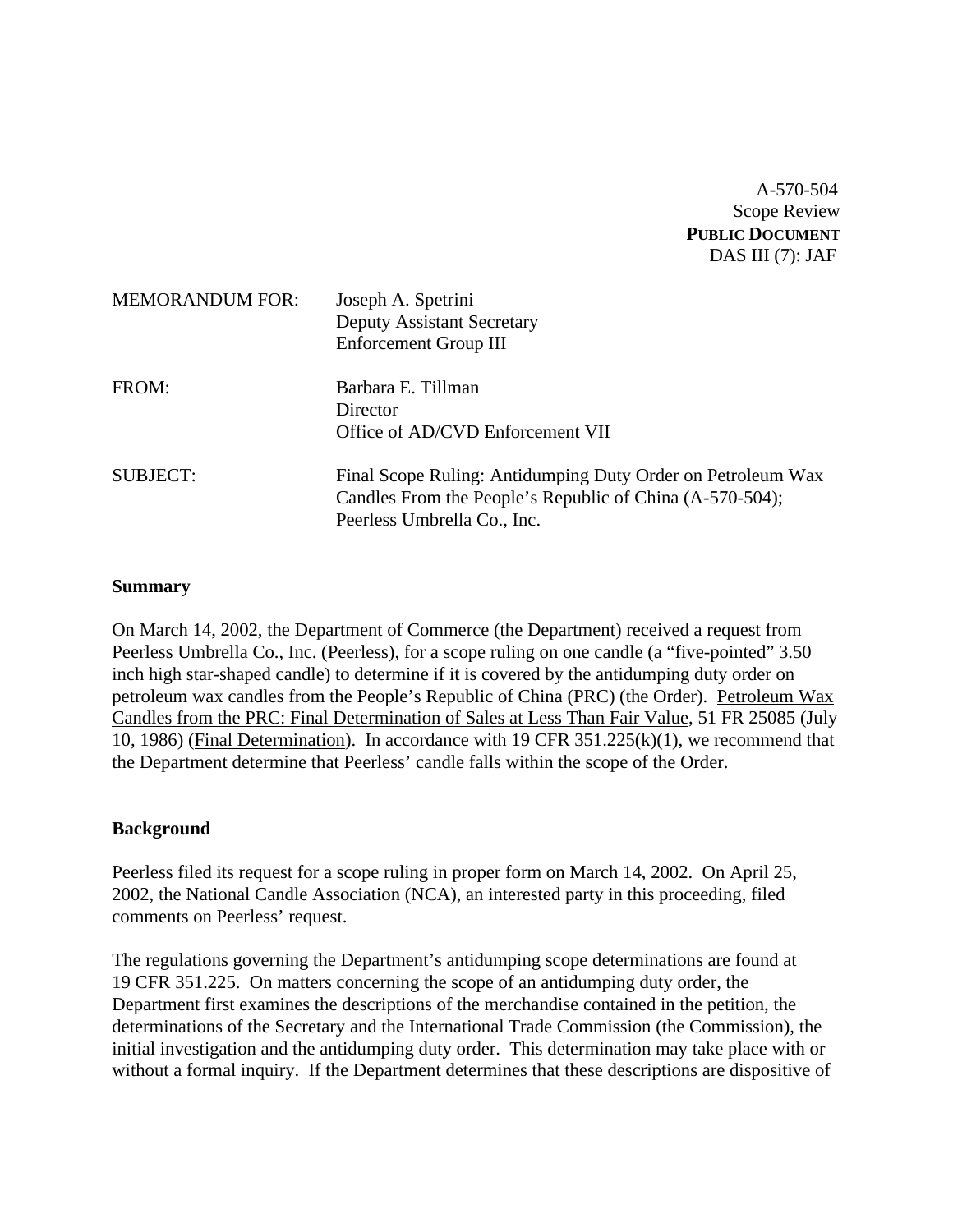the matter, the Department will issue a final scope ruling as to whether or not the subject merchandise is covered by the order. *See* 19 CFR 351.225(k)(1).

Conversely, where the descriptions of the merchandise are *not* dispositive, the Department will consider the five additional factors set forth at 19 CFR 351.225(k)(2). These criteria are: i) the physical characteristics of the merchandise; ii) the expectations of the ultimate purchasers; iii) the ultimate use of the product; iv) the channels of trade in which the product is sold; and v) the manner in which the product is advertised and displayed. The determination as to which analytical framework is most appropriate in any given scope inquiry is made on a case-by-case basis after consideration of all evidence before the Department.

In the instant case, the Department has evaluated Peerless' request in accordance with 19 CFR  $351.225(k)(1)$  and the Department finds that the descriptions of the products contained in the petition, the final determinations of the Secretary (including prior scope determinations) and the Commission, the initial investigation and the antidumping duty order are, in fact, dispositive. Therefore, the Department finds it unnecessary to consider the additional factors set forth at 19 CFR 351.225(k)(2).

Documents and parts thereof from the underlying investigation deemed relevant by the Department to this scope ruling were made part of the record of this determination and are referenced herein. Documents that were not presented to the Department, or placed by it on the record, do not constitute part of the administrative record for this scope determination.

In its petition of September 4, 1985 the National Candle Association requested that the investigation cover:

[c]andles [which] are made from petroleum wax and contain fiber or paper-cored wicks. They are sold in the following shapes: tapers, spirals, and straight-sided dinner candles; rounds, columns, pillars; votives; and various wax-filled containers. These candles may be scented or unscented ... and are generally used by retail consumers in the home or yard for decorative or lighting purposes (Antidumping Petition, September 4, 1985 at 7).

The Department defined the scope of the investigation in its notice of initiation. This scope language carried forward without change through the preliminary and final determinations of sales at less than fair value and the eventual antidumping duty order:

[c]ertain scented or unscented petroleum wax candles made from petroleum wax and having fiber or paper-cored wicks. They are sold in the following shapes: tapers, spirals, and straight-sided dinner candles; rounds, columns, pillars, votives; and various wax-filled containers. Petroleum Wax Candles from the People's Republic of China: Initiation of Antidumping Duty Investigation, 50 FR 39743 (September 30, 1985); Preliminary Determination of Sales at Less Than Fair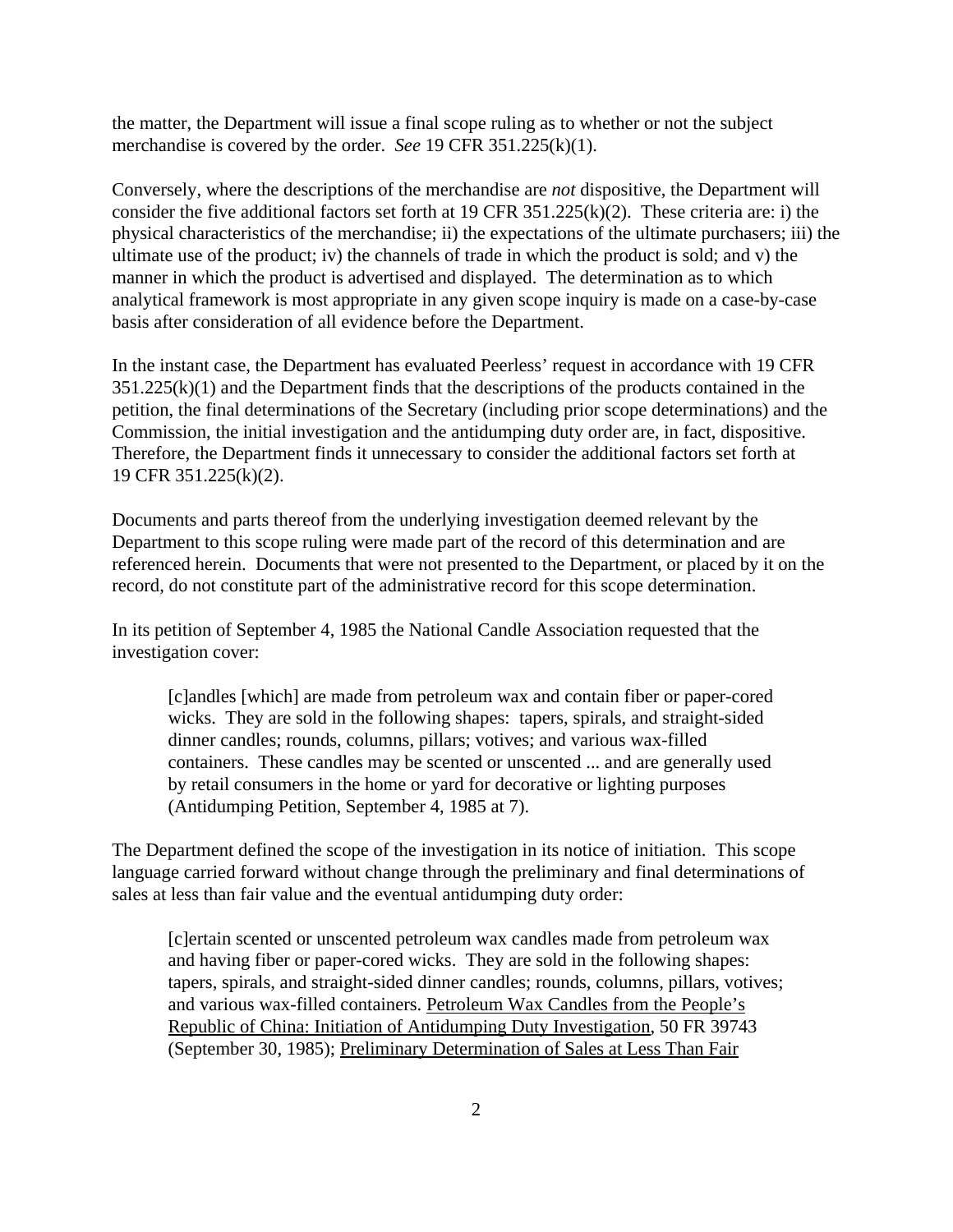Value, 51 FR 6016 (February 19, 1986); Final Determination; and Antidumping Duty Order: Petroleum Wax Candles from the People's Republic of China, 51 FR 30686 (August 28, 1986).

The Commission adopted a similar definition of the "like product" subject to its determinations, noting that the investigations did not include "birthday, birthday numeral and figurine type candles" (Determinations of the Commission (Final), USITC Publication 1888, August 1986, at 4, note 5, and A-2 (Commission Determination)).

Also of relevance to the present scope inquiry is a notice issued to the United States Customs Service in connection with a July 1987 scope determination concerning an exception from the Order for novelty candles, which states:

The Department of Commerce has determined that certain novelty candles, such as Christmas novelty candles, are not within the scope of the antidumping duty order on petroleum-wax candles from the People's Republic of China (PRC). Christmas novelty candles are candles specially designed for use only in connection with the Christmas holiday season. This use is clearly indicated by Christmas scenes and symbols depicted in the candle design. Other novelty candles not within the scope of the order include candles having scenes or symbols of other occasions (*e.g.*, religious holidays or special events) depicted in their designs, figurine candles, and candles shaped in the form of identifiable objects (*e.g.*, animals or numerals), (CIE N-212/85, September 21, 1987; Letter from the Director, Office of Compliance, to Burditt, Bowles & Radzius, Ltd., July 13, 1987) (emphasis added).

### **Peerless' Scope Request**

Peerless argues that the subject candle, a "five-pointed" star-shaped candle, is in the shape of an identifiable object, *i.e.*, a star, and, therefore, is not covered by the Order's scope. Peerless included a sample of its candle with its request.

Peerless notes that its candle stands upright on two of its five points, with the wick extending up from the point extending straight up. Peerless further notes that its scented candle is made from wax and contains a fiber or paper-cored wick. Peerless argues that the five-pointed star is clearly visible, and identifiable, from virtually all angles, citing Final Scope Ruling: Atico International, Inc. (February 19, 2002). Peerless notes that the Department's reliance on the July 1987 novelty candle exemption has been sanctioned by the CIT in its ruling in Russ Berrie & Co., Inc. v. United States (Slip-Op 99-61).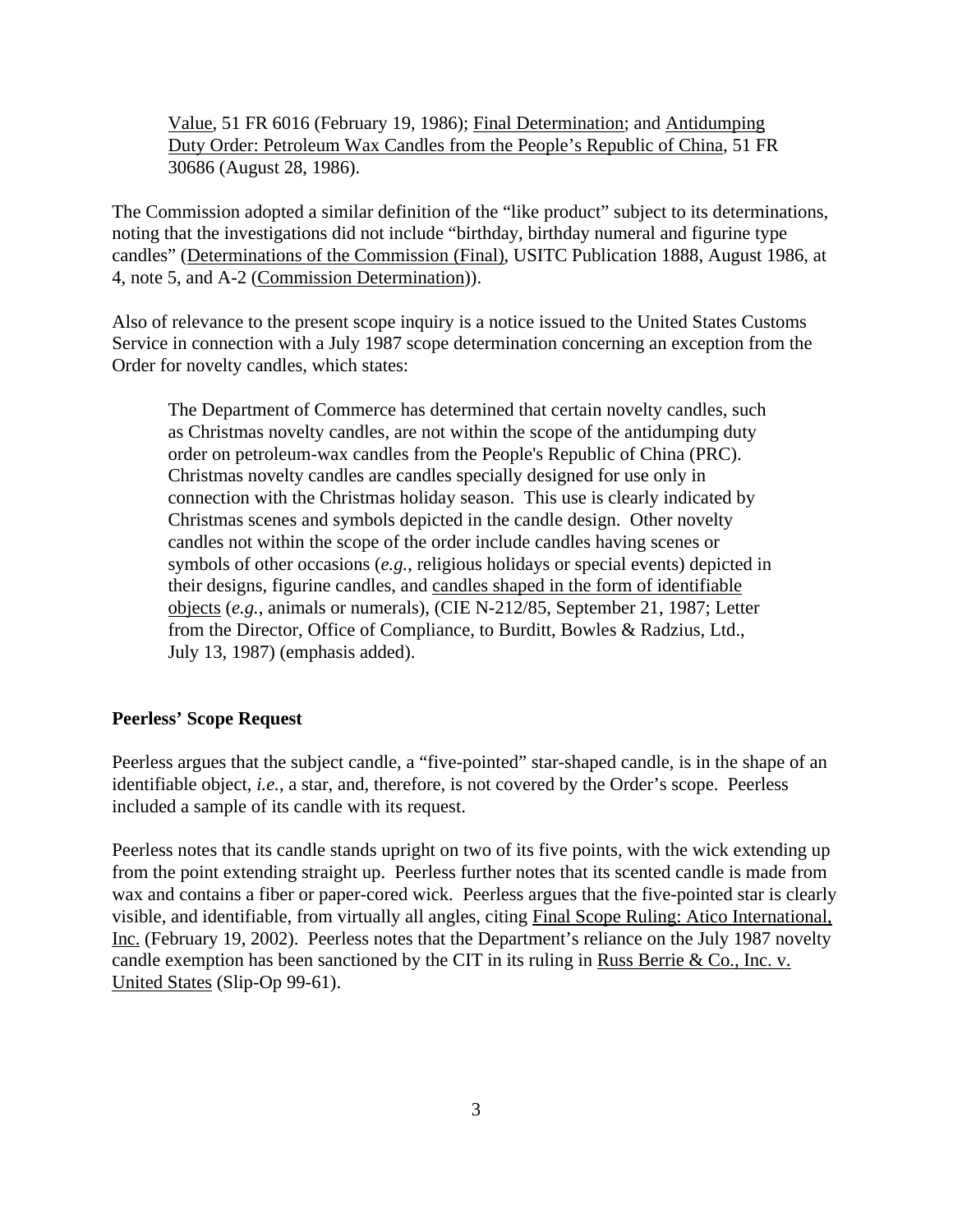## **The National Candle Association's Comments**

In its comments, the NCA retraces the history of this antidumping duty order, including the import surges and resultant injury suffered by domestic manufacturers which prompted the original September 1985 antidumping petition. Petitioner contends that the antidumping statute and antidumping duty orders are remedial in nature and exceptions to them should be construed as narrowly as possible to preserve the efficacy of the Order. In support of its assertion, petitioner cites a Court of International Trade conclusion, with regards to the novelty exception, that ". . . a candle must be specifically designed for use only in connection with a religious holiday or special event to fall within the novelty candle exception." See Russ Berrie & Co., Inc. v. United States, 57 F. Supp. 2d 1184, 1194 (CIT July, 1999) (Russ Berrie). Thus, petitioners argue that the Department narrowly limited the novelty candle exception to figurine candles, candles shaped in the form of identifiable objects, and candles specifically designed for use only in connection with the holiday season.

The NCA contends that the subject candle is a column or pillar, and is not an identifiable object which can be discerned from the sides, the top, or the bottom. According to the NCA, "The Department has consistently held that candles such as that proposed by Peerless are columns or pillars that specifically fall within the scope of the Order" (NCA comments at 4). Furthermore, the NCA holds that the sole basis for the respondent's claim for exclusion is its allegation that the subject candle is an identifiable object. The NCA also argues that the Department has previously held that star symbols or designs are not Christmas designs, and cites Final Scope Ruling: Meijer, Inc. (September 8, 1997) (Meijer) in support of its position. Further, the NCA argues that "[s]tar candles do not contain scenes or symbols specifically related to Christmas, nor is their use attributed solely to the Christmas season" (NCA comments at 5).

The NCA notes that Peerless' "star-shaped" candle competes in the same channels of trade as the candles subject to the Order, and that its sale without the antidumping duty will severely injure the U.S. candle producers. It further notes what it characterizes as the long-standing efforts of candle importers to "expand the 'novelty candle' loophole in the Order through a continuing stream of scope requests, causing the Order on PRC candles to be subjected to over seventy Final Scope Rulings and many more requests." Petitioner maintains that the success of the scope requests in eroding the Order has resulted in geometric increases in the volume of PRC candles coming into the United States. Petitioner concludes by stating that Peerless is now asking the Department to narrow the scope of the Order so that it excludes everyday candles, claiming that they are novelty candles, and that the Department does not have such legal authority.

#### **Analysis**

When determining whether or not a particular product claimed as a novelty candle is within the scope of the antidumping duty order, the Department's first line of inquiry is whether the shape of the candle falls within those shapes listed by the inclusive language of the Order's scope, *i.e.*,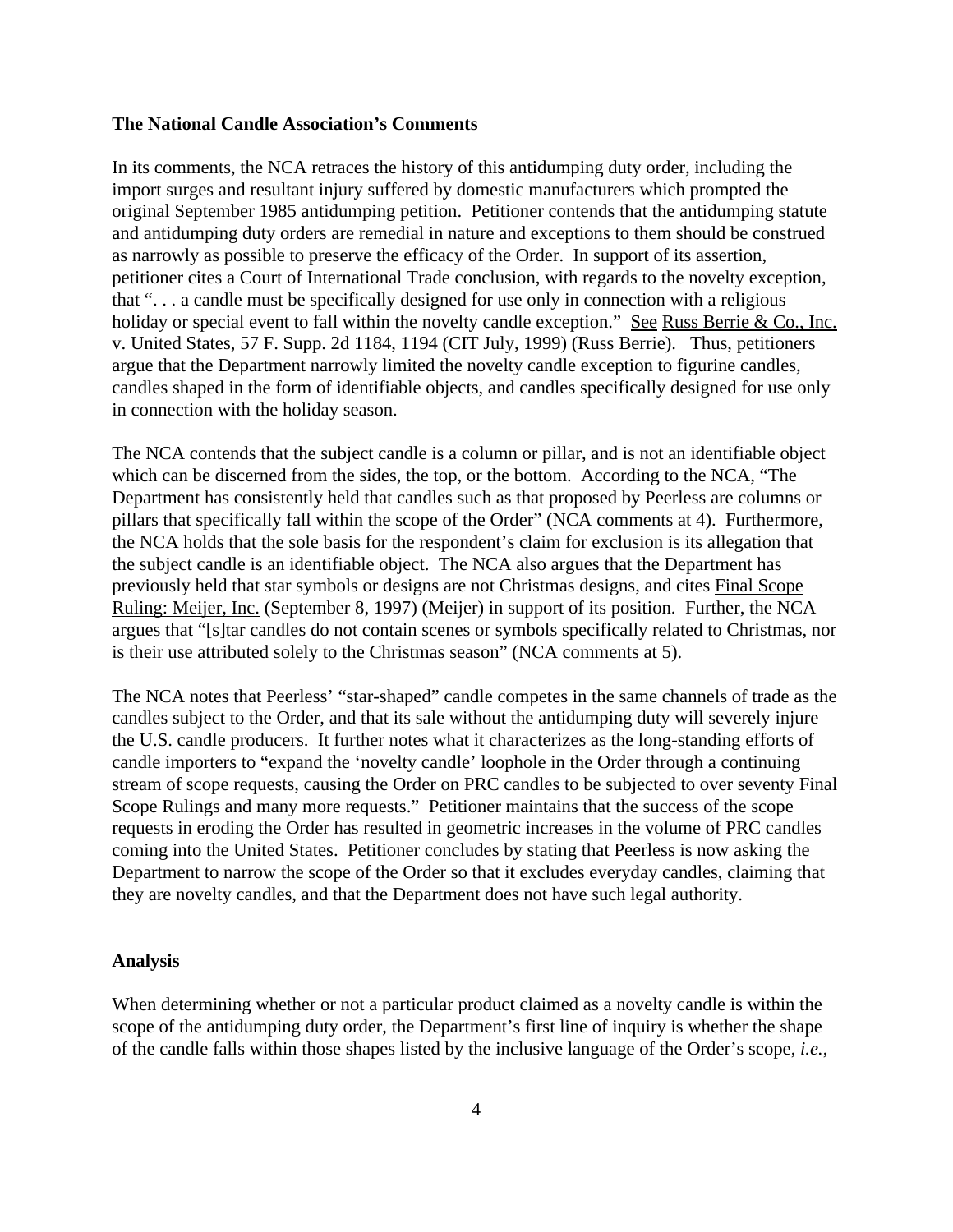"tapers, spirals, and straight-sided dinner candles; rounds, columns, pillars, votives; and various wax-filled containers." If a candle falls within one of the above delineated shapes, it will be determined to be within the Order's scope. Candles of a shape not listed by the inclusive language of the Order's scope will then be evaluated to determine whether they are "scented or unscented petroleum wax candles made from petroleum wax and having fiber or paper-cored wicks."

The Department has changed its practice on this issue. In past scope rulings, the Department has determined that candles not of a shape listed by the language of the Order's scope were outside the scope. See, e.g., Final Scope Ruling – Antidumping Duty Order on Petroleum Wax Candles From the People's Republic of China (A-570-504); Endar Corp. (Jan. 11, 2000) (Endar Corp.) ("dragonfly" candle, in the shape of a rough-hewn stone with a dragon fly carved on top, not within scope because it is of a shape not listed by the scope); American Drug Stores, Inc. (Mar. 16, 1998) (sphere or ball shaped candle not within scope because it is a shape not listed by the scope); and Final Scope Ruling – Antidumping Duty Order on Petroleum Wax Candles From the People's Republic of China (A-570-504); San Francisco Candle Co. (June 10, 1993) (ball shaped candle not within scope because it is of a shape not listed by the scope). The reason for the change is that, upon review of the text of the scope of the Order, the text of the first sentence of the scope covers "scented or unscented petroleum wax candles made from petroleum wax and having fiber or paper-cored wicks." The text following this broad inclusive sentence provides a list of shapes, which list is not modified by any express words of exclusivity. The result of our prior practice of excluding candles of a shape other than those listed was inconsistent with the fact that such candles were "scented or unscented petroleum wax candles made from petroleum wax and having fiber or paper-cored wicks." We have now determined that this practice was incorrect because it had the effect of narrowing the broad coverage of the first sentence of the Order's scope. The list of shapes in the second sentence of the Order's scope does not provide a textual basis for such a narrowing of the coverage of the first sentence of the Order's scope. Accordingly, in order to give full effect to the first sentence of the inclusive language of the scope, the Department normally will evaluate whether candles of a shape not listed by the inclusive language of the Order's scope are scented or unscented petroleum wax candles made from petroleum wax and having fiber or paper-cored wicks. See Final Scope Ruling – Antidumping Duty Order on Petroleum Wax Candles From the People's Republic of China (A-570-504); J.C. Penney (November 9, 2001) (JC Penney Ruling).

This approach of evaluating such candles in light of the entire text of the scope is in keeping with the opinion of the Court of International Trade (CIT), noting that a better approach in scope rulings is to avoid subjective issues of intent and, instead, look to the petition's language to determine whether the class or kind of merchandise at issue was expressly included. Duferco Steel, Inc. v. United States, 146 F. Supp. 2d 913 (CIT 2001) (Duferco Steel). Such an approach is a departure from past CIT precedent that required Commerce to give ample deference to the petitioner's intent when examining a petition's description of the subject merchandise, see, e.g., Torrington Co. v. United States, 995 F. Supp. 117, 121 (CIT 1998).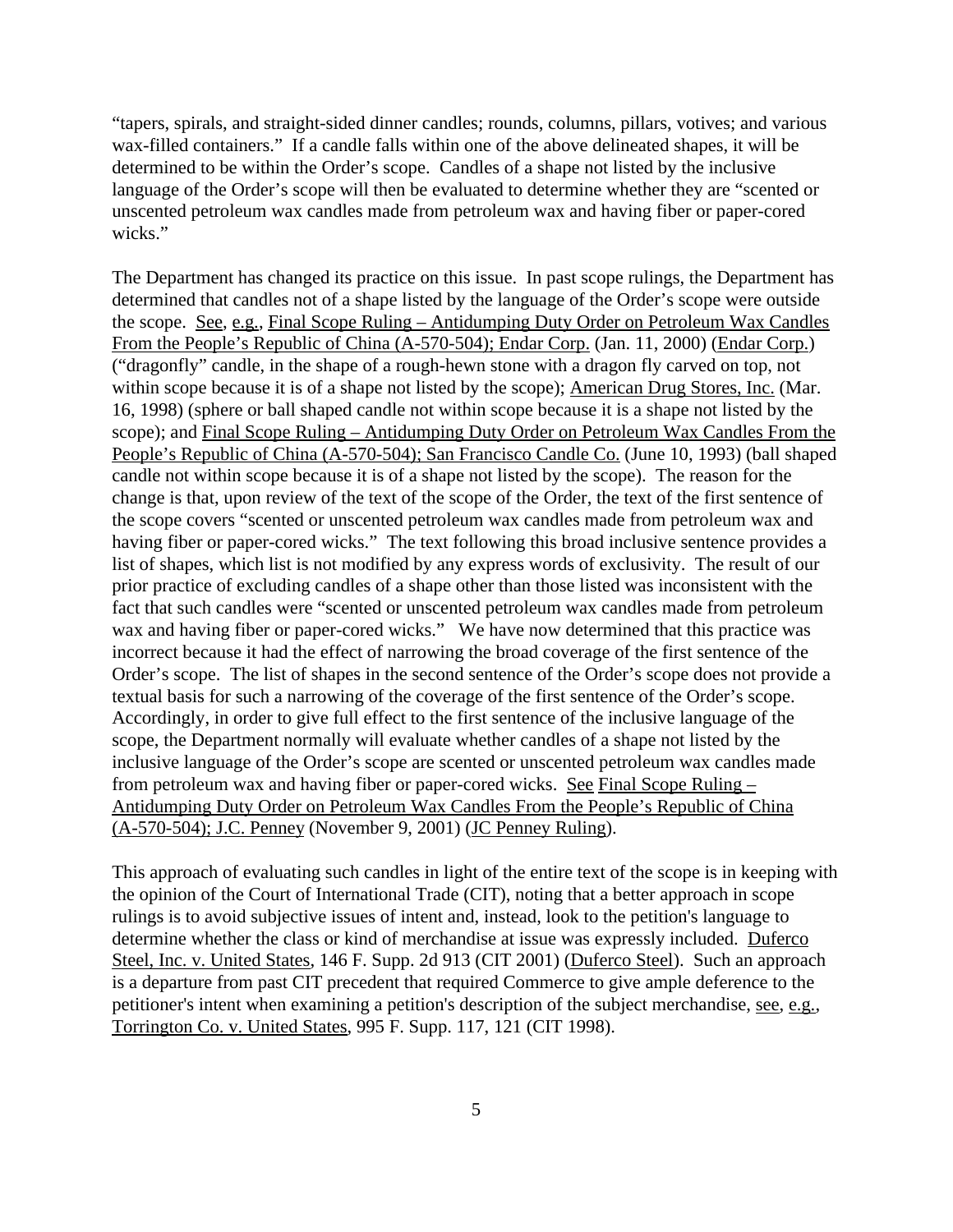Although the specific scope decision in Duferco Steel has recently been overturned by the United States Court of Appeals of the Federal Circuit (CAFC) in Duferco Steel, Inc. v. United States, 01-1443 (July 12, 2002) (Duferco Steel II), we do not believe that the Court's decision undermines the Department's decision in JC Penney Ruling. The plain language of the scope of the Order clearly states "[c]ertain scented or unscented petroleum wax candles made from petroleum wax and having fiber or paper-cored wicks . . . sold in the following shapes: tapers, spirals, and straight-sided dinner candles; rounds, columns, pillars, votives; and various waxfilled containers" fall within the scope of the Order. Thus, the Order offers a descriptive list of the shapes of candles falling within the Order, but, as the Courts have recognized, there is no requirement that every single product covered must be identified in the scope. More specifically, the CAFC has stated that ". . . the petitions that led to the issuance of the order did not need to specifically identify the [product] in order to cover [it]; our precedent, to say nothing of the regulations, makes clear that neither a petition nor an antidumping or countervailing duty order requires that level of specificity."<sup>1</sup> It further stated "[a]s a matter of law, a petition need not list the entire universe of products  $\dots$  in order [for the petition] to cover those products."<sup>2</sup> Thus, as applied to this Order, there is no requirement, nor is it possible, for all the shapes of candles to be listed.<sup>3</sup> In fact, if the list were exhaustive, there would have been no need for the Department to render a decision on novelty candles or any other candle that was not explicitly listed as a shape in the scope of the Order. However, the Department did render the novelty candle exception that offered an narrowly-construed exclusion, leaving all other petroleum wax candles from the PRC covered by the Order.

If the Department determines that the candle is made from petroleum wax and has a fiber or paper-cored wick, but the candle possesses characteristics set out in the July 1987 novelty candle exception, it will fall outside the scope of the Order. In order for a candle to qualify for this exception, the characteristic which is claimed to render it a novelty candle (*i.e.*, the shape of an identifiable object or a holiday-specific design) should be easily recognizable in order for the candle to merit exclusion from the Order. Specifically, among other determining factors, the Department will examine whether the characteristic is identifiable from most angles and whether or not it is minimally decorative, e.g., small and/or singularly placed on the candle. If the identifiable object or holiday-specific design is not identifiable from most angles, or if the design or characteristic is minimally decorative, the Department may determine that the candle does not qualify for exclusion from the Order under the novelty candle exception. See Final Scope Ruling – Antidumping Duty Order on Petroleum Wax Candles From the People's Republic of China

# 2 Id*.*

<sup>3</sup>See Petroleum Wax Candles from China, USITC Pub. No. 3226, Investigation No. 731- TA-282 (Review), at 18 (August 1999) ("Candles come in a wide variety of shapes and sizes. Major U.S. candle manufacturers reportedly will offer 1,000 to 2,000 varieties of candles in their product lines.").

<sup>1</sup>Novosteel SA v. United States, No. 01-1274, slip. op. at 2 (Fed. Cir., March 26, 2002) (reh'g and rehr'g en banc denied).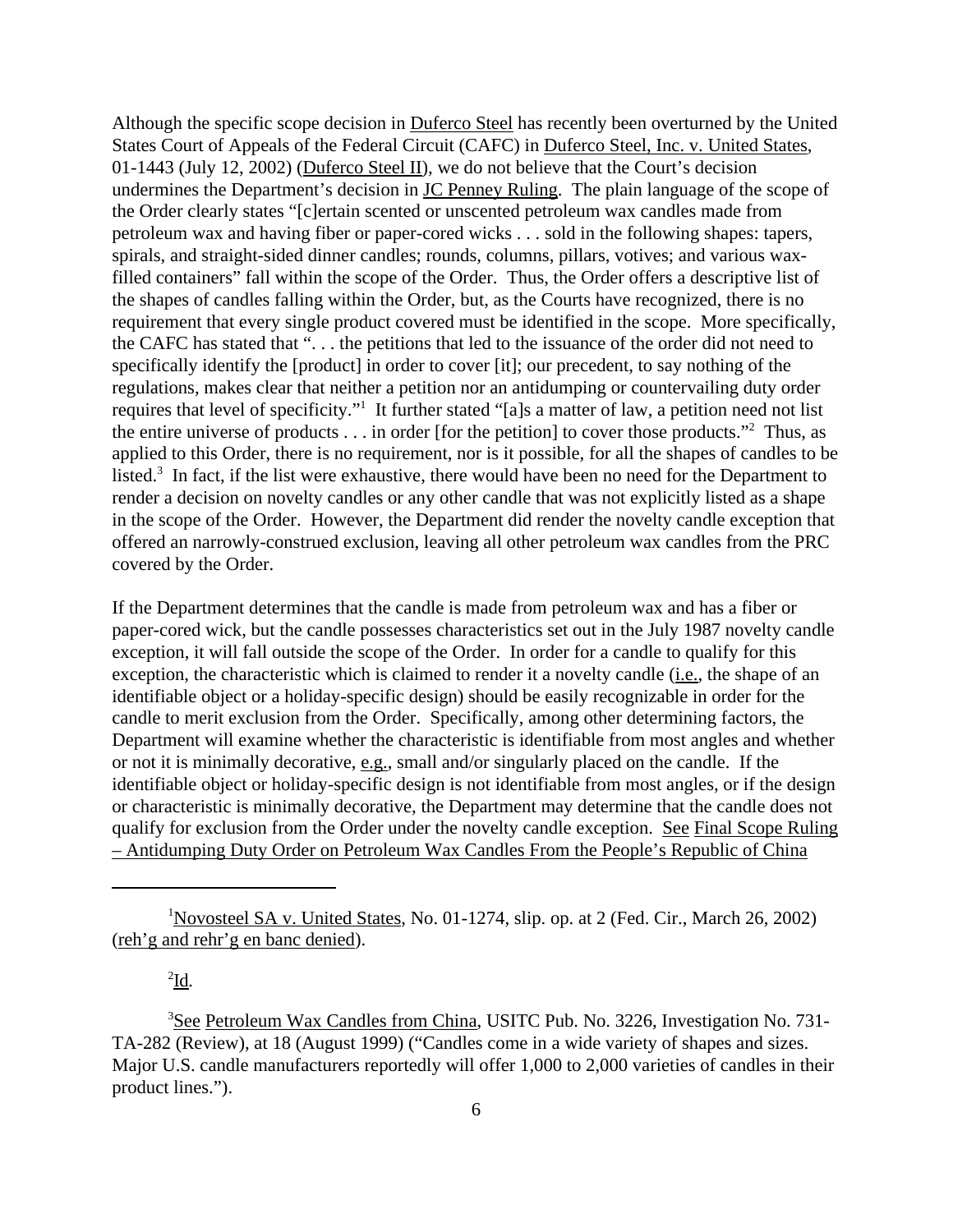(A-570-504); JCPenney Purchasing Corp. (May 21, 2001); San Francisco Candle Co. (Feb. 12, 2001); Endar Corp. (Jan. 11, 2000). If a candle does not possess characteristics set out in the July 1987 novelty candle exception, and it is a scented or unscented petroleum wax candle made from petroleum wax and having fiber or paper-cored wick, the Department will determine that the candle is within the scope of the Order.

With respect to the instant request, we find that for the reasons outlined below, the following candle falls within the scope of the Order.

# **Five-Pointed "Star-Shaped" Candle**

Peerless argues that this candle, measuring 3.50 inches in height, 3.50 inches in width, and 2 inches in thickness, is an identifiable object, and should, therefore, be excluded from the scope of the Order. The Department disagrees with Peerless' argument that its "star-shaped" candle is clearly an identifiable object. The star shape of this candle is unidentifiable when viewed from the candle's top, bottom, and two of four sides, and is only identifiable as a star shape when viewed from either the candle's front or back. Thus, since the star shape is not identifiable as such from most angles, Peerless' candle cannot be considered a novelty candle.

Further, the Department has previously ruled that alleged star-shaped candles are within the scope of the Order. See Final Scope Ruling: Meijer, Inc. (September 30, 1999) and Final Scope Ruling: Barthco Trade Consultants, Inc. (April 30, 2001). In these two scope rulings, the Department noted that the star shape was not identifiable from most angles and that, instead, the candles at issue were pillar candles. Additionally, in Final Scope Ruling: Russ Berrie and Company, Inc. (September 2, 1997) the Department noted that "pillar candles come in various shapes and sizes, including straight-sided, fluted, triangular, hexagonal, and cylindrical shapes." Standing the candle on its side does not alter the fundamental shape of the candle as a pillar. Thus, we find that the subject candle is a five-pointed pillar, a shape listed by the inclusive language of the Order's scope, scented, made from petroleum wax and having a fiber-cored wick. For these reasons, this candle falls within the scope of the Order.

## **Summary**

Peerless' "star-shaped" candle, measuring 2 inches in thickness and 3.50 inches in height, is a five-pointed pillar. Thus, this candle falls within the scope of the Order. This conclusion is consistent with the scope of the investigation and the Order, as defined in the petition, as well as the Department's and the Commission's prior determinations.